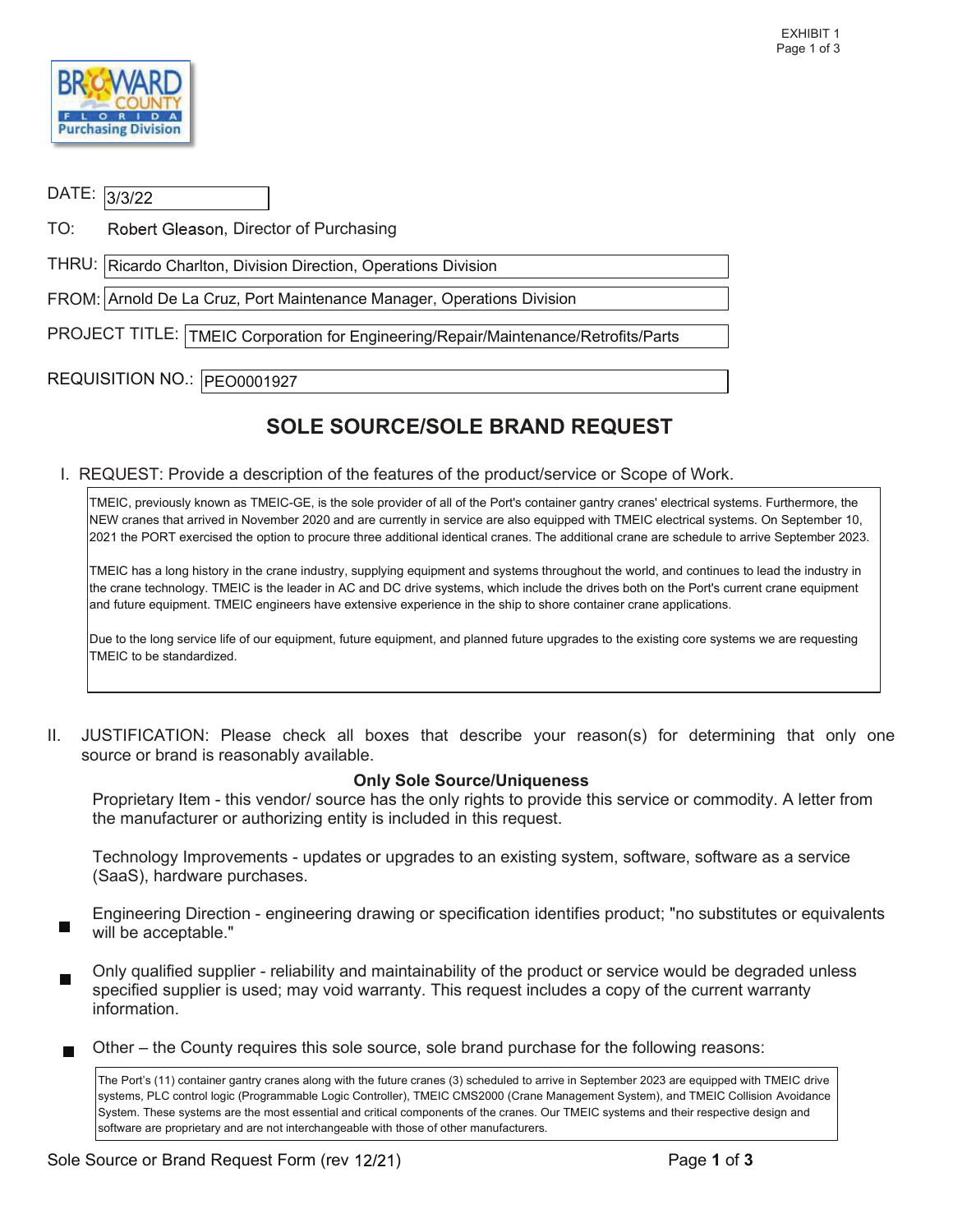## Business Case (One/Most Reasonable Source or One/Most Reasonable Brand)

- Operational Compatibility replacement parts from alternate suppliers are not interchangeable with original part and causes equipment incompatibility. Previous findings and/or documentation is included with this request.
- request.<br>Ease of Maintenance maintenance or retooling prohibits competition. Section III, Comparative Market Research includes estimated costs associated with changing current source and/or brand.

 Follow-On - potential for continued development or enhancement with same supplier and eliminates costs incurred by using different supplier. Section III, Comparative Market Research includes estimated costs for replacing current or existing system.

Complies with existing community and safety standards, and/or laws, rules, and regulations.

Exempted from the Procurement Code – per Section 21.5 of Broward County Administrative Code.

 Other/or additional information – using this sole source, sole brand purchase benefits the County for the following reasons:

III. COMPARATIVE MARKET RESEARCH: Provide a detailed source or market analysis for justification of sole source/brand or most reasonable source (attach extra sheets as needed).

| Estimated project value: $\frac{1}{3}$ 250,000.00                                           | Contract length (if applicable): Annually                                 |  |  |  |
|---------------------------------------------------------------------------------------------|---------------------------------------------------------------------------|--|--|--|
| Expenses to date:   PO# PEO0000067 \$201.880.00                                             |                                                                           |  |  |  |
| Has this commodity been previously provided to the County? $\blacklozenge$ Yes<br><b>No</b> |                                                                           |  |  |  |
| If yes, when and by whom?                                                                   | Indirectly by SAMSUNG, ZPMC, PACECO, GFC and directly by Port Everglades. |  |  |  |
| How was item/service procured? OEM & Sole Source                                            |                                                                           |  |  |  |
| What is the current contract (MA) or purchase order number?   PEO1800026                    |                                                                           |  |  |  |
| If this is a sole brand, is there an "authorized" dealers list?                             | Yes<br>No                                                                 |  |  |  |

 additional sheets if needed. Cost/Benefit Analysis: What would the cost be to utilize an alternate vendor or source? This explanation should include the savings and/or additional costs to the County by not using the preferred vendor or source. Attach

 respective spare parts are not interchangeable with other OEMs and cannot be purchased from other vendors. Furthermore any other manufacturer will require extensive unpractical ON AVERAGE \$250,000 PER YEAR. The Port is requesting the standardization of TMEIC Corporation. A standardization status will maintain parts continuity, interchangeability, and keep the equipment uniform. TMEIC Corporation designed electrical systems and its modifications to the cranes, at considerable cost and equipment downtime.